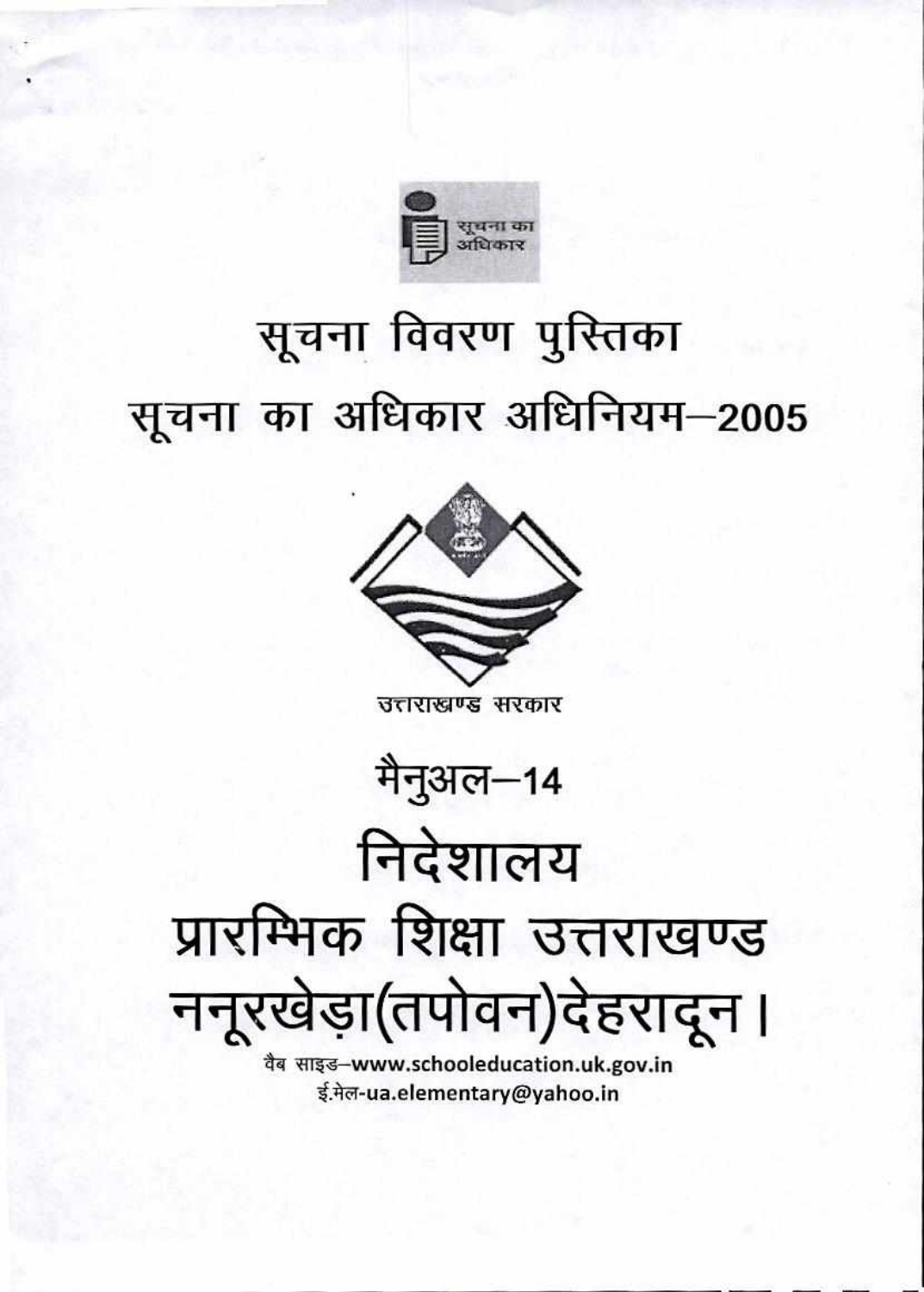## विद्यालयी शिक्षा विभाग द्वारा जनसाघारण को विभाग के विषय में सामान्य जानकारी एवं विभिन्न क्रियाकलापों में जानकारी प्रदान करने के लिए इलैक्ट्रॉनिक फार्मेट में

w.w.w.gov.in.schooleducation पर सामग्री उपलब्ध करायी गयी है। विभाग की बैवसाइट पर निम्न बिन्दुओं पर सूचनाएं प्रस्तुत की गयी है:

1– विभाग की सामान्य जानकारी।

2– प्राथमिक विद्यालयों की संख्या, अध्यापक संख्या एवं छात्र संख्या।

3- सूचना अधिकार का विवरण (मैनुअल 01 से 17)

4– वार्षिक बजट।

5– राजकीय प्राथमिक शिक्षा (अध्यापक) सेवा नियमावली 2012

6– उत्तर प्रदेश अधीनस्थ शिक्षा लिपिक वर्गीय सेवा नियमावली 1985

7– उत्तराखण्ड अधीनस्थ शिक्षा लिपिक वर्ग की ज्येष्ठता सूची।

8- उत्तराखण्उ शिक्षा विभाग के विभिन्न अधिकारियों के कार्य एवं दायित्व।

9- उत्तराखण्ड निःशुल्क और अनिवार्य बाल शिक्षा का अधिकार नियमावली 2011

10- मिनिस्ट्रियल संवर्ग में कार्यरत कार्मिकों के लिए वार्षिक गोपनीय आख्या प्रपन्न

11-विभागीय ढॉचा।

12-प्रशासन योजना।

13-उत्तराखण्ड लोक सेवकों के लिये स्थानान्तरण विधेयक-2017

## सूचना प्राप्त करने के लिए नागरिकों को उपलब्ध सुविधाओं का विवरण।

सूचनाओं को जनता तक पहुँचाने के लिए निदेशालय प्रारम्भिक शिक्षा द्वारा की गयी व्यवस्था का विवरण।

प्रारम्भिक शिक्षा द्वारा विभिन्न सूचनाओं के जनसाधारण तक निम्न उपलब्ध साधनों का प्रयोग किया जा रहा है:--

1- समाचार पत्रों के विज्ञप्तियों के प्रकाशन।

2- सूचना अनुभाग (प्रातः 10:00 से सायं 05:00 बजे तक)

3-पूछताछ काउन्टर (प्रातः 10:00 से सायं 05:00 बजे तक)

4- विभागीय मैनुअल।

5-सी0डी।

6- वैबसाइट- w.w.w. schooleducation.uk.gov.in

प्रतिवर्ष विभागीय प्रगति के माध्यम से कार्यक्रम की प्रगति भी जन सामान्य को उपलब्ध करायी जाती है।

समाचार पत्रों के द्वारा-समय-समय पर समाचार पत्रों के माध्यम से लोक हित में विभिन्न सूचनाओं को जनसामान्य तक पहुंचाने का प्रयास किया जाता है। विद्यालयों में विभिन्न प्रतियोगिताओं के द्वारा समाजिक चेतना एवं विभागीय प्रयासों को नाटक के माध्यम से प्रचारित किया जाता है।

प्रदर्शनी के द्वारा— विभिन्न सामाजिक / सांस्कृतिक त्यौहारों पर प्रदर्शनी आदि के माध्यम से शिक्षा के विभिन्न कार्यक्रमों को जनसभा तक पहुचाने का कार्य किया जाता है।